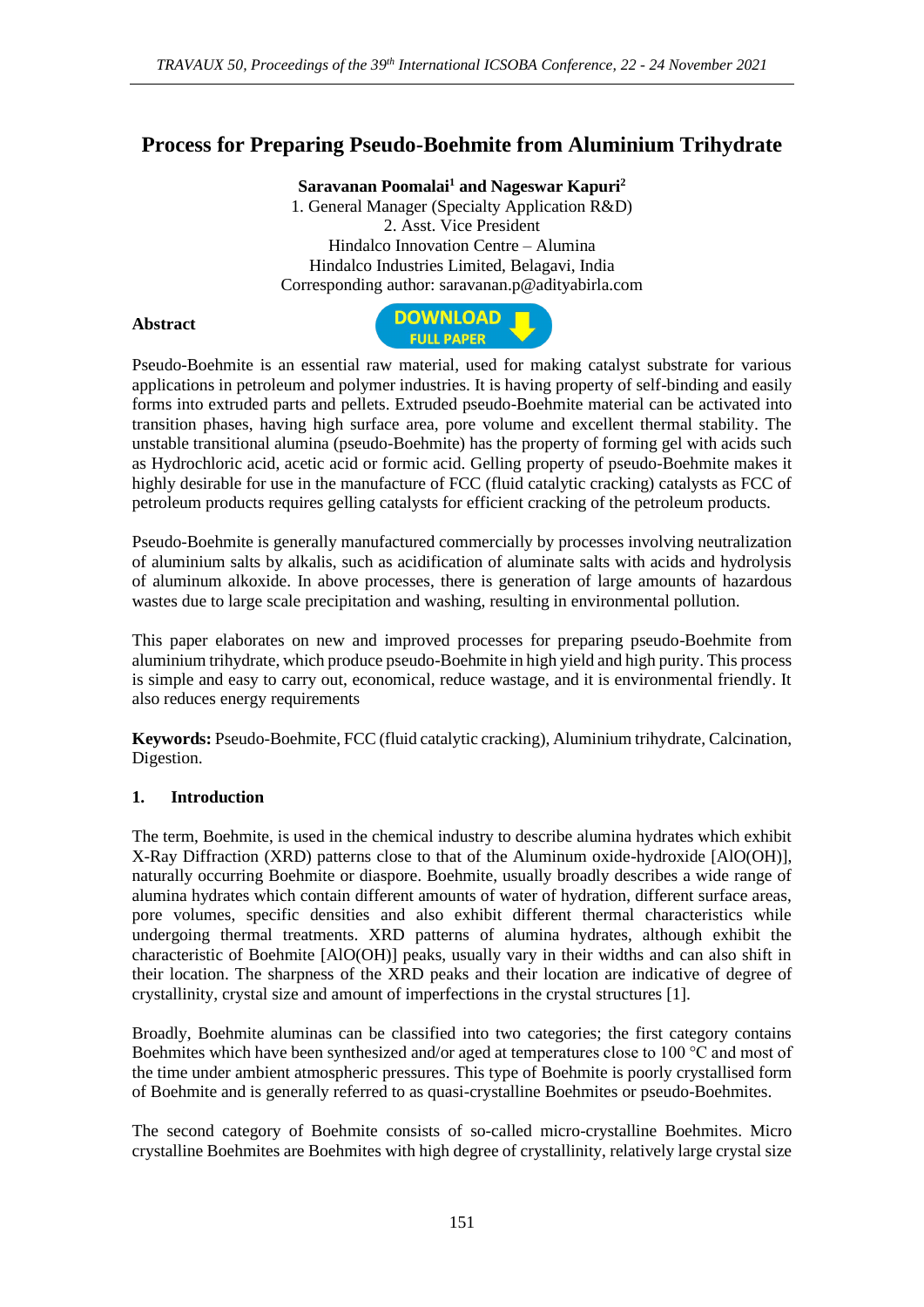and low surface area. XRD pattern of pseudo-Boehmite differs from crystalline Boehmite in broadening of the reflections and higher 'd'spacing values. Pseudo-Boehmite is widely used for making catalyst substrate for various applications, majorly in petroleum and polymer industries. Pseudo-Boehmite is having property of self-binding and easily forms into extrudes and pellets.

Extruded pseudo-Boehmite material can be activated into transition phases having high surface area, pore volume and excellent thermal stability. The unstable transition alumina (pseudo-Boehmite) is having property of formation of gel with acids like hydrochloric acid, acetic acid or formic acid. Gelling property of pseudo-Boehmite makes it highly desirable for use in the manufacture of Fluid Catalytic Cracking (FCC) catalysts. FCC of petroleum products requires gelling catalysts for efficient cracking of the petroleum products.

Pseudo-Boehmite is generally manufactured in commercial scale by processes involving neutralisation of aluminium salts by alkalis, acidification of aluminate salts and hydrolysis of aluminium alkoxide [2] In the said processes, there is a generation of large amounts of hazardous wastes due to large scale precipitation and washing, thereby leading to environmental pollution.

Thus, there is need and scope for a new and improved process for preparing pseudo-Boehmite from aluminum trihydrate, which can produce pseudo-Boehmite in high yield and purity, which is simple and easy to carry out, economical and reduce wastage, environmental friendly and reduce energy requirements [3].

## **2. Experimental Details**

The present study describes about a process for preparing pseudo-Boehmite crystals from aluminum trihydrate. The process provides pseudo-Boehmite crystals with high specific surface area and may provide enhanced functionality. The process for preparing pseudo-Boehmite crystals comprises of calcinating aluminum trihydrate to form alumina. The aluminium trihydrate is calcinated at a temperature in the range of 300 °C to 500 °C.

The calcination may be carried out in any known equipment including but not limited to a calciner, an electric furnace, a vertical shaft kiln or a rotary kiln. In a preferred embodiment, the aluminium trihydrate is calcinated in a calciner. In accordance with an embodiment, the alumina formed by calcining the aluminium trihydrate has a specific surface area in the range of 150 to 300  $m^2/g$ . Preferably, the alumina has a specific surface area of 200 to 300  $\mathrm{m}^2/\mathrm{g}$ .

The alumina was milled to obtain alumina particles having a particle size distribution in the range of 10 to 70 μm. Milled alumina enables efficient conversion to pseudo-Boehmite and requires lower energy. The calcined alumina was milled in a grinding media such as a ball mill made of alumina. Preferably, the calcined alumina is milled with 18 to 25 % of grinding media made of alumina having greater than 90 %.

A slurry of the alumina particles is formed in an aqueous solution of acetic acid. The aqueous solution of acetic acid for forming the slurry of alumina had a volume/volume ratio of water and acid in the range of 1:2. The slurry of the alumina was prepared with solid content in the range of 15 to 25 %. The slurry of the alumina particles in the aqueous solution of acetic acid was maintained at a pH in the range of 2 to 4.

This process further comprised of heating the slurry under pressure. The slurry of the alumina particles was heated at a temperature in the range of 170  $\degree$ C to 220  $\degree$ C. The slurry of the alumina was heated at pressure in the range of 2000 kPa to 3000 kPa. The slurry of alumina particle was